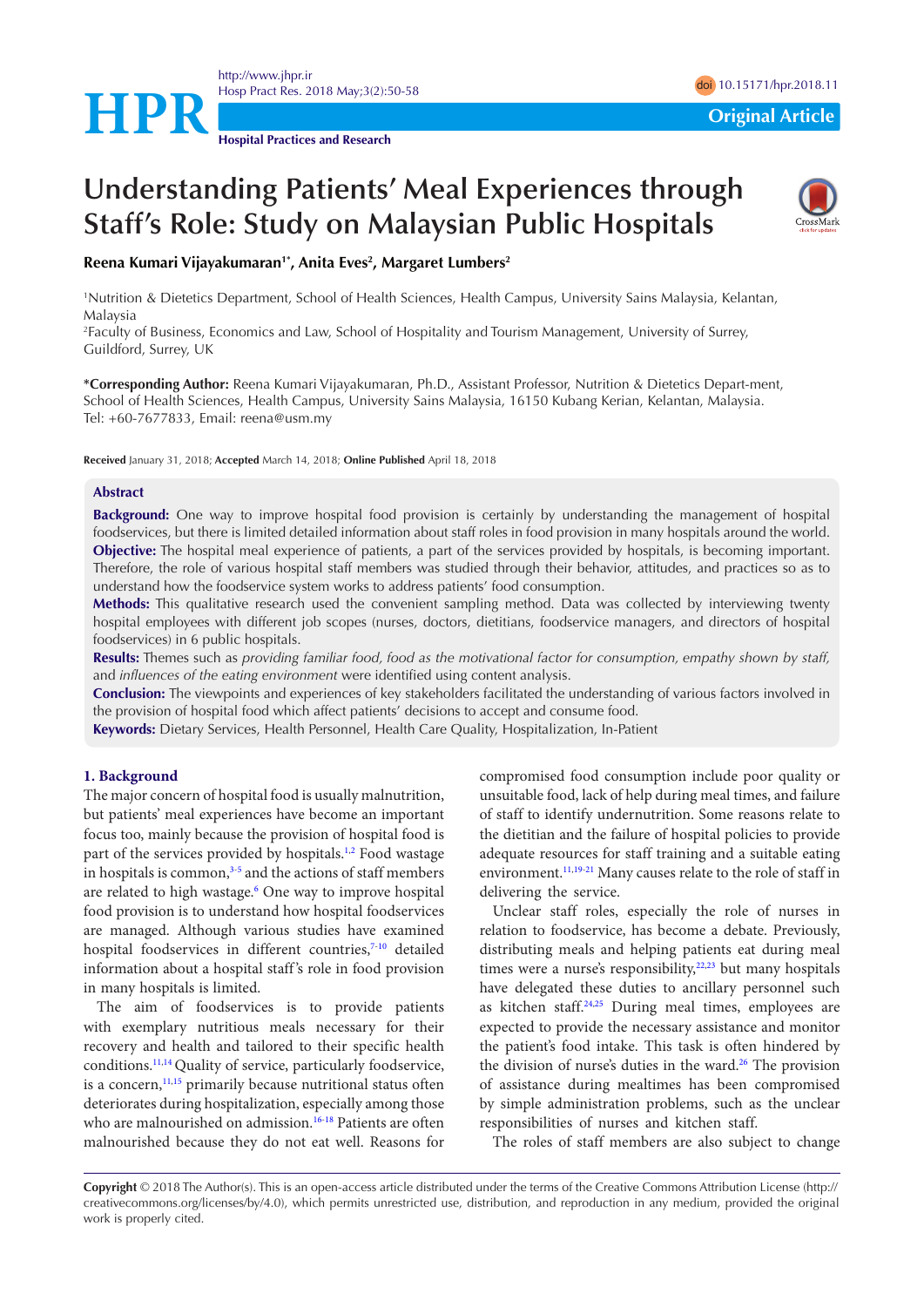influenced by factors such as the catering system (in-house or outsourced) and the plating system (centralized or decentralized). In Malaysia, in-house refers to the catering system in which the manpower, facilities, and operation of the foodservice are under the hospital's management and decentralized plating system is often practiced, especially when the hospital is of small bed capacity.<sup>27</sup> An outsourced catering system is one in which the hospital contracts with a private catering company, which brings in its own manpower and facilities to operate within the hospital vicinity, often with a large staff who helps deliver and serve food in the wards and involves catering for a large number of patients[.27](#page-7-19)

#### **2. Objective**

The information available on the roles of staff members in public hospitals governed by policy such as the class system (1st, 2nd, and 3rd class foodservices differ according to patient's choice; first class is the most expensive followed by 2nd and 3rd classes) is limited. The class system is a colonial practice introduced in the early 1900s to provide medical and support services. The practice was left by the British and has existed ever since in Malaysian public hospitals.<sup>[26](#page-7-18)</sup> Acknowledging the wide diversity of the foodservice systems used in Malaysian public hospitals, each staff group selected was perceived to have acquired a specific insight on food provision. Some of the questions asked to understand the staffs' roles resulted in the conceptualization of themes and included: *What is the staff's opinion of the current hospital foodservice? What roles do staff members have in providing food to patients? How does the staff address patients' food preferences?* and, *From the staff's perspective, how can patients' consumption of hospital food be improved?* 

## **3. Methods**

#### 3.1. Data Collection

This qualitative research incorporated the inductive approach, an open-ended and exploratory approach which allowed for alternative explanations of what is happening in a particular context, and therefore focuses on a smaller sample size. The main objective of the study was to understand staff members' attitudes and practices in order to understand patients' meal experiences from the staffs' perspectives. Thus, in-depth semi-structured interviews were conducted.

Data collection took place for approximately 3 months of 2012 in 6 public hospitals in Peninsular Malaysia. Selection of hospitals is indicated in [Figure 1.](#page-1-0) First, a list of public hospitals in Peninsular Malaysia was obtained. Selected hospitals were located in the northern, central, and southern regions of Peninsular Malaysia, as regional influences affect eating habits that often reflect the patients' cultural roots. For example, people in northern Malaysia often consume food with added sugar, and certain communities in southern Peninsular Malaysia usually have fish-based dishes for breakfast.<sup>[27](#page-7-19)</sup> Next, 2 hospitals (1 rural and 1 urban) in each of 3 states were selected which had catering (in-house, outsourced) and plating systems (decentralized, centralized), which often differ according to location (rural or urban).

The concept of data saturation was used to determine sample size; interviews were stopped once no new information was heard or seen. The number of staff was also estimated according to the availability of staff in the hospitals. For example, each hospital had only one or no dietitian on staff. Knowing that the opinions of the dietitians are crucial, rural district dietitians were initially approached; however, they were only involved in clinical dietetics and not foodservice. Therefore, they were excluded from the study. In the absence of a dietitian in particular rural hospitals, the responsibility of managing foodservices fell to the foodservice manager. A total of twenty employees from the general wards, foodservice departments, and the ministry were interviewed (6 nurses, 6 foodservice managers, 3 dietitians, 3 doctors, and 2 ministry officials [the Director and Assistant Director of Hospital Foodservices, Malaysia]). Purposive sampling was used to select the participants because of their role as key informants. Various groups of staff were viewed as

<span id="page-1-0"></span>

**Figure 1.** Selection of Hospitals.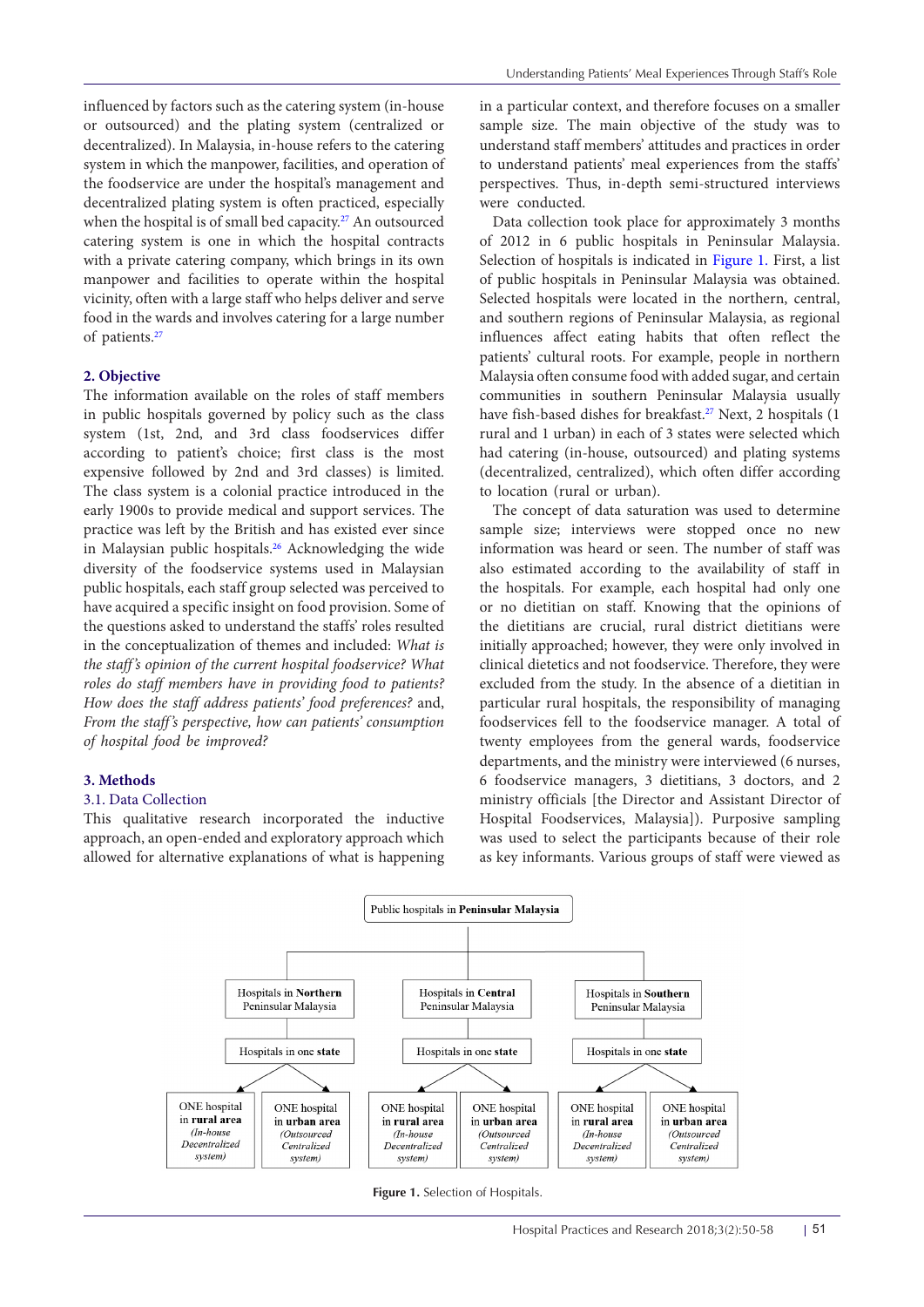those who hold valuable information distinct to their roles in hospital food provision, which were:

*Foodservice managers* – responsible for the operational aspects of foodservices;

*Nurses* – responsible for taking orders and delivering food to patients;

*Dietitian* – responsible for providing advice, especially regarding diet;

*Doctors* – responsible for providing general advice, which also includes dietary advice;

*Ministry of Health, Malaysia staff* – responsible for policies regarding foodservice and nutrition in Malaysian public hospitals.

The interview protocols were developed based on the literature and information gathered by a prior telephone interview with the Head of Hospital Services (Ministry of Health, Malaysia). The interview protocol focused on aspects such as *their role in food provision, their perception of service provision, authority, meal service routines, catering operations,* and *procedures*. The interview protocols for the ministry staff and hospital staff were similar, except for such issues as *policy issues and overall administration of the foodservice system in Malaysian public hospitals*. The interview protocol was tested prior to data collection; 2 nurses were interviewed to identify any ambiguities, words, or terms which were unclear. Data collection commenced approximately one week after the pilot testing.

Study information and consent forms were provided each participant before the interview session. Most participants were identified and recruited with the help of the hospital director's office staff (doctors and dietitian) or ward sister (nurses). They were later approached by the researchers, who conducted the interview sessions if they satisfied the inclusion/exclusion criteria and were willing to participate voluntarily. The interview sessions were carried out in the staff room during the employees' free time, and each interview lasted approximately 20-30 minutes. Interviews were completed once the aspects were covered and data saturation was achieved (when participants gave identical answers). Overall, data collection was carried out by the researchers for one month. Interviews were digitally recorded, transcribed verbatim, and then translated (from other languages to English) before the data was analyzed.

## 3.2. Data Analysis

NVivo software was used to organize, explore, integrate, and finally interpret the data. Content analysis was used because of its advantages of making valid inferences from text and describing attitudinal and behavioral responses in conversations.[27](#page-7-19) Initially, results were classified according to the research questions before further analysis and reduced to emerging themes.

#### **4. Results**

## 4.1. Profile of the Participants

The profiles of staff members interviewed are presented in [Table 1.](#page-3-0) The number of participants in each staff group was based on the availability of hospital employees during data collection. For example, in rural hospitals, there were no dietitians, so a dietitian's viewpoints could not be obtained. A total of 6 foodservice managers, 6 nurses, 3 doctors, 3 dietitians, and 2 ministry officials were interviewed. The foodservice managers were all females aged 29-51 years, with more than a secondary school education, and more than 5 years of work experience in all 3 classes (1st, 2nd, and 3rd). All 6 nurses were also female, aged between 21- 53 years old, with diploma qualifications, and more than 4 years of work experience in all 3 classes (1st, 2nd, and 3rd). Three doctors (one male and 2 female) aged between 26- 28 years with degree qualifications and 2-4 years of work experience in all 3 classes (1st, 2nd, and 3rd) participated. All 3 dieticians were female, aged between 25-45 years, had degree qualifications, and 2-17 years of work experience in all 3 classes (1st, 2nd, and 3rd). The dietitians were currently working in urban hospitals where catering was outsourced to catering companies; hence, centralized plating was used. The ministry officials participating in the current study were the Director and Deputy Director of Hospital Foodservice in Malaysia, males aged 45 and 37 years, with degree qualifications and 20 and 14 years work experience, respectively.

## 4.2. Role of Staff in Food Provision

The results were classified into 4 emergent themes: *providing familiar food, food quality as the motivational factor for consumption, empathy shown by staff,* and *influences of eating environment.* A summary of the codes, categories, and themes is presented in [Table 2.](#page-4-0) The themes were obtained after the interview answers were analyzed at various stages. [Figure 2](#page-3-1) is a conceptualization of the main themes and various sub-themes which affect patient's food consumption according to the staffs.

- 1. When providing *familiar food*, *ethnic food* or *local dishes* enhanced the patients' food consumption, while an *absence of menu* resulted in choosing food from outside the hospital.
- 2. Food was seen as a *motivating factor* when *presentation, temperature,* and *taste* were satisfactory, but these aspects were influenced by the *catering system* (centralized/decentralized), which often differed according to the hospital location (rural or urban).
- 3. The *empathy shown by staff*, often determined by *assistance* and *encouragement* received from the staff to eat, also affected patients' food consumption, and *rudeness* of staff towards patients often had a negative impact on the patients' food consumption.
- 4. The *eating environment* also played a crucial role; *eating on the bed* and the *ambiance (sound and smell)* of the ward were seen as uncomfortable. Hence, a *separate dining area* within the ward was suggested to enhance patients' food consumption.

#### 4.3. Providing Familiar Food

From the perspective of staff members, familiar food was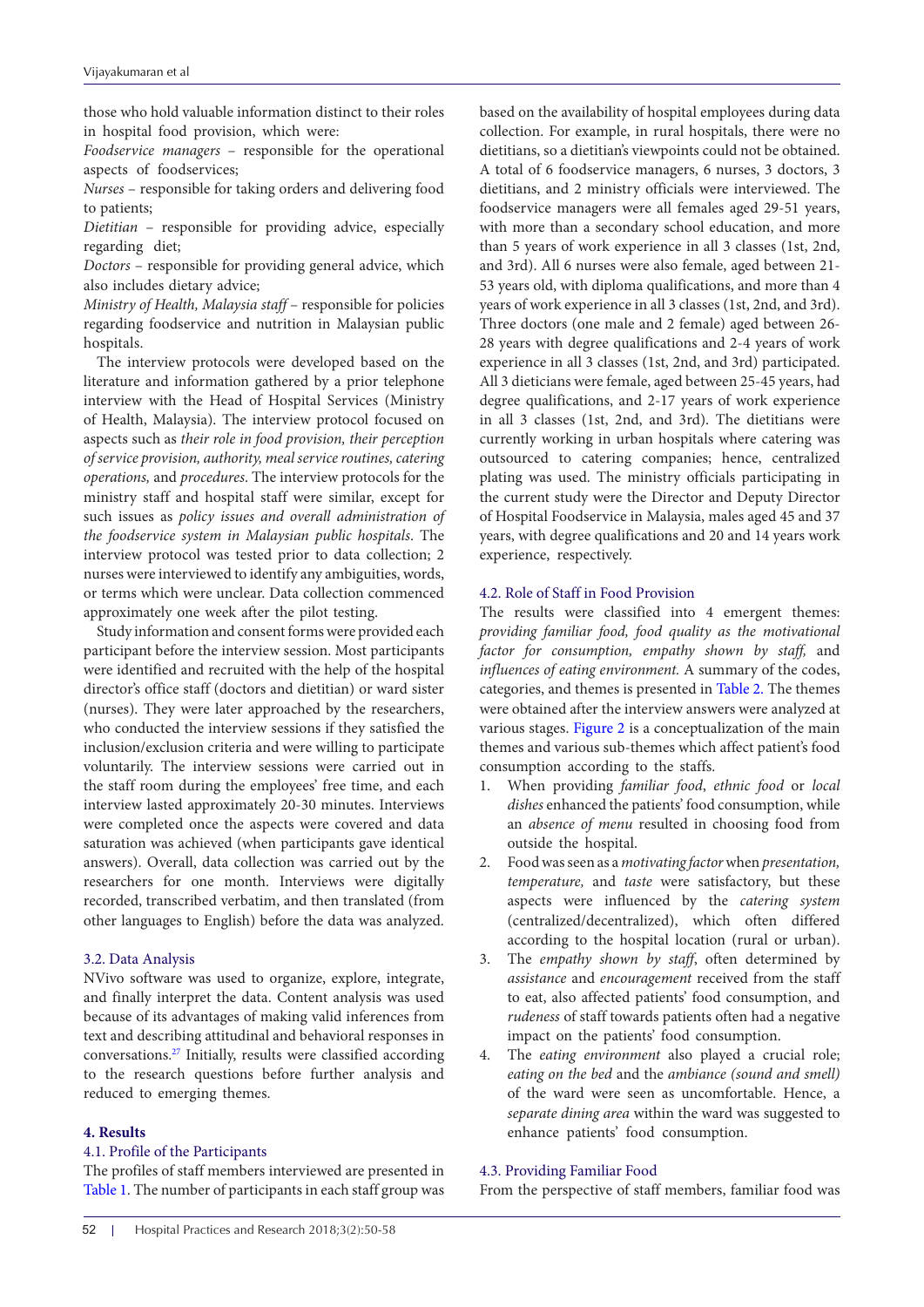| Gender | Age | <b>Education Level</b> | <b>Occupation Title</b>       | No. of Years<br>Working | <b>Catering/Plating System</b> | <b>Hospital Area</b> | <b>Classes Worked In</b> |
|--------|-----|------------------------|-------------------------------|-------------------------|--------------------------------|----------------------|--------------------------|
| F      | 31  | Diploma                | Foodservice Manager           | 12                      | In-house (Decentralized)       | Rural                | 1st, 2nd, 3rd            |
| F      | 35  | Secondary              | Assistant Foodservice Manager | 12                      | In-house (Decentralized)       | Rural                | 1st, 2nd, 3rd            |
| F      | 51  | Diploma                | Foodservice Manager           | 28                      | Outsourced (Centralized)       | Urban                | 1st, 2nd, 3rd            |
| F      | 29  | Diploma                | Foodservice Manager           | 7                       | In-house (Decentralized)       | Rural                | 1st, 2nd, 3rd            |
| F      | 28  | Degree                 | Foodservice Manager           | 4                       | Outsourced (Centralized)       | Urban                | 1st, 2nd, 3rd            |
| F      | 42  | Secondary              | Assistant Foodservice Manager | 25                      | Outsourced (Centralized)       | Urban                | 1st, 2nd, 3rd            |
| F      | 53  | Diploma                | Nurse                         | 21                      | In-house (Decentralized)       | Rural                | 1st, 2nd, 3rd            |
| F      | 31  | Diploma                | Nurse                         | 5                       | In-house (Decentralized)       | Rural                | 1st, 2nd, 3rd            |
| F      | 21  | Diploma                | Nurse                         | 5                       | Outsourced (Centralized)       | Urban                | 1st, 2nd, 3rd            |
| F      | 52  | Diploma                | Head nurse (ward sister)      | 27                      | Outsourced (Centralized)       | Urban                | 1st, 2nd, 3rd            |
| F      | 28  | Diploma                | Nurse                         | 5                       | In-house (Decentralized)       | Rural                | 1st, 2nd, 3rd            |
| F      | 27  | Diploma                | Nurse                         | $\overline{4}$          | Outsourced (Centralized)       | Urban                | 1st, 2nd, 3rd            |
| F      | 27  | Degree                 | Doctor                        | 3                       | In-house (Decentralized)       | Rural                | 1st, 2nd, 3rd            |
| M      | 28  | Degree                 | Doctor                        | $\overline{4}$          | In-house (Decentralized)       | Rural                | 1st, 2nd, 3rd            |
| F      | 26  | Degree                 | Doctor                        | $\overline{2}$          | Outsourced (Centralized)       | Urban                | 1st, 2nd, 3rd            |
| F      | 45  | Degree                 | Dietician                     | 17                      | Outsourced (Centralized)       | Urban                | 1st, 2nd, 3rd            |
| F      | 25  | Degree                 | Dietitian                     | $\overline{2}$          | Outsourced (Centralized)       | Urban                | 1st, 2nd, 3rd            |
| F      | 26  | Degree                 | Dietitian                     | 3                       | Outsourced (Centralized)       | Urban                | 1st, 2nd, 3rd            |
| M      | 37  | Degree                 | Ministry Staff                | 14                      |                                |                      |                          |
| M      | 45  | Degree                 | Ministry Staff                | 20                      | $\sim$                         |                      |                          |

<span id="page-3-0"></span>**Table 1.** Staff Profile According to Job Positions (N = 20)

the key strategy to reducing patients' aversion toward hospital food. Apart from doctors, other staff members were aware of variations in preferences, based particularly on the location of the hospital (influenced by locally available food and eating practices). Patients' preferences for local dishes were addressed by foodservice managers, but only in rural hospitals.

*"Among the patients here, they must have fish … fish cakes, fish grilled with coconut … they don't like chicken. Everything has to be fish." (*Foodservice manager 2,

<span id="page-3-1"></span>

**Figure 2.** Understanding Patients' Meal Experiences through Staff's Role

rural hospital, decentralized catering, in-house).

*"I have to make sure food is prepared for general consumption, and it must be healthy, not following particular eating habits."* (Dietitian 2, urban hospital, centralized catering, outsourced).

Moreover, in line with providing familiar foods to patients*, spicy, non-spicy,* or *vegetarian* menu options were introduced in government hospitals, but this strategy was regarded as unsuccessful. Foodservice managers attributed the failure of this plan to the nurses' unwillingness to provide available menus to patients, as patients were not made aware of the choices prior to mealtimes. The nurses' attitude of not indicating choices available *(spicy, non-spicy, or vegetarian)* was condemned by other staff, particularly by the dietitian, who believed that the options could have addressed the issue of familiar and ethnic-based foods, especially in a diverse ethnic-based community such as Malaysia. However, nurses defended their actions by saying inadequate staffing and the urgency to do other tasks hindered them from carrying out foodservice-related tasks.

*"By asking them to make the decision on what they want to eat ... I'm sure they will appreciate it."*  (Foodservice manager 5, urban hospital, centralized catering, outsourced).

*"I would suggest that we should give patients a menu. Give them some privilege. Let them decide."* (Dietitian 3, urban hospital, centralized catering, outsourced)*.*

*"I prefer it if patients are given a menu … it makes them happy. They can choose what they want."* (Foodservice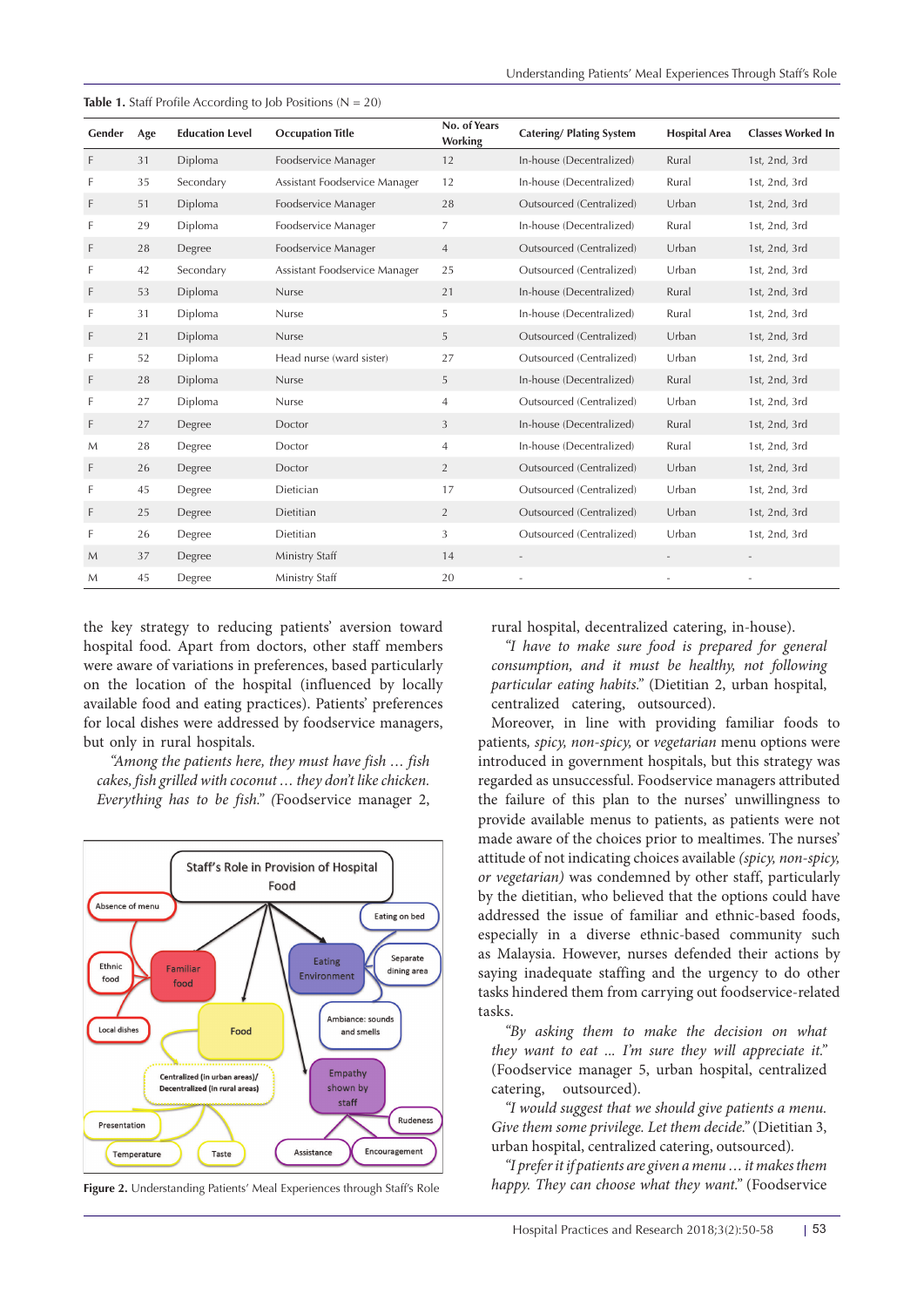<span id="page-4-0"></span>**Table 2.** Themes, Categories and Codes in Research

| No. | <b>Themes</b>              | <b>Categories</b>                                                                               | Codes                                                                 |  |
|-----|----------------------------|-------------------------------------------------------------------------------------------------|-----------------------------------------------------------------------|--|
| 1.  | Familiarity of Food        | 1.1 Ethnic based food<br>1.2 Favourite food<br>1.3 Food Choices<br>1.4 Menu<br>1.5 Portion Size | $FAM - ETH$<br>$FAM - FAV$<br>$FAM - CHO$<br>$FAM - MEN$<br>$FAM-SIZ$ |  |
| 2.  | Food Quality               | 2.1 Freshness<br>2.2 Presentation<br>2.3 Temperature<br>2.4 Ingredients used<br>2.5 Taste       | $FOO - FRES$<br>$FOO - PRE$<br>$FOO - TEM$<br>FOO-ING<br>$FOO - TAS$  |  |
| 3.  | Staffs' Attitude (Empathy) | 3.1 Assistance<br>3.2 Encouragement                                                             | $STA - ASI$<br>$STA$ – $EMC$                                          |  |
| 4.  | Environment                | 4.1 Dining Area<br>4.2 Unpleasant sound and smell                                               | $ENV - ARE$<br>$ENV - SOU$                                            |  |

manager 2, rural hospital, decentralized catering, inhouse).

In other countries, the issue of choices is often related to the menu provided for patients, such as the menu not being elaborate enough, not providing vegetarian options, inadequate portion sizes, and the menu not being electronic.[8](#page-7-20),[19](#page-7-12),[24](#page-7-16)[,29](#page-7-21) In Malaysia, however, the argument was whether patients should be allowed to choose their food or not. Perhaps providing a menu would be beneficial, as it is an important tool to improving patients' food consumption.[19,](#page-7-12)[27](#page-7-19)

4.4. Food Attributes as a Motivational Factor for Consumption (Taste, Presentation, and Temperature) All participants agreed that 3 main food attributes (*presentation, taste,* and *temperature*) influenced patients' food consumption. Presentation differed according to the catering system (centralized or decentralized) from the perspectives of foodservice managers and dietitians. However, nurses believed that priority was based on the class system (e.g., foods in first class were well-presented compared with other classes). In their view, overcooked food often nauseated patients because of the compromised texture and color. Doctors did not know much about the influences of food attributes, as their involvement in patient mealtimes was limited.

*"When centralized plating is used, the presentation is excellent; the food looks tempting."* (Foodservice Manager 3, urban hospital, centralized catering, outsourced)

*"1st class food is always nicely plated compared to others and at times garnished to make it interesting and attractive to eat."* (Nurse 2, rural hospital, decentralized catering, in-house)

*"Due to the number of patients in 3rd class, the presentation of food is often compromised … the food in 3rd class doesn't look good to eat*." (Dietitian 3, urban hospital, centralized catering, outsourced)

In addition to presentation, the taste of food was much discussed. The majority of participants felt that taste was compromised when the hospital's catering was outsourced. This is mainly because foodservice managers tend to have limited control over food preparation in an outsourced system. Initially, dietitians supported the idea of outsourcing, convinced that taste would be improved, but they were disappointed.

*"About 2 weeks ago, a patient complained that the fried rice was tasteless. The patient just left the food, didn't take it at all. This is common in outsourced food."*  (Dietitian 1, urban hospital, centralized catering, outsourced).

 *"Patients have complained that food is not tasty ... it has been an issue since we outsourced!"* (Foodservice Manager 3, urban hospital, centralized catering, outsourced)

*"Patients here are happy with the taste … no complaints. This is because the amount that we prepare is not too much, so we can control the food quality."*  (Foodservice Manager 1, rural hospital, decentralized catering, in-house).

In hospitals using the centralized plating system, a substantial amount of time was spent plating the foods, and often the distance between the kitchen and the wards made it necessary to have temperature-controlled food carts. The limited number of temperature-controlled food carts were often used to deliver food to patients in first class first, because such equipment is costly. According to foodservice managers and dietitians, in hospitals where such trolleys were used, food consumption was above satisfactory, as hot food inspired patients to eat. The centralized plating system improved presentation, but foods were often served cold in many wards.

Food attributes are considered as driving factors in both satisfaction<sup>7[,24](#page-7-16)[,27](#page-7-19),[30](#page-7-22)</sup> and food consumption.<sup>30,[31](#page-7-23)</sup> Although some researchers have argued that service elements were more pertinent,<sup>[32](#page-8-0),[33](#page-8-1)</sup> the role of the food itself in persuading patients to eat is equally crucial. In other countries, both satisfaction<sup>13,24</sup> and energy intake<sup>16[,34](#page-8-2)</sup> improved when decentralized plating was practiced. Hence, further exploration is essential to determine the most suitable plating system or to improve the centralized plating system in Malaysia.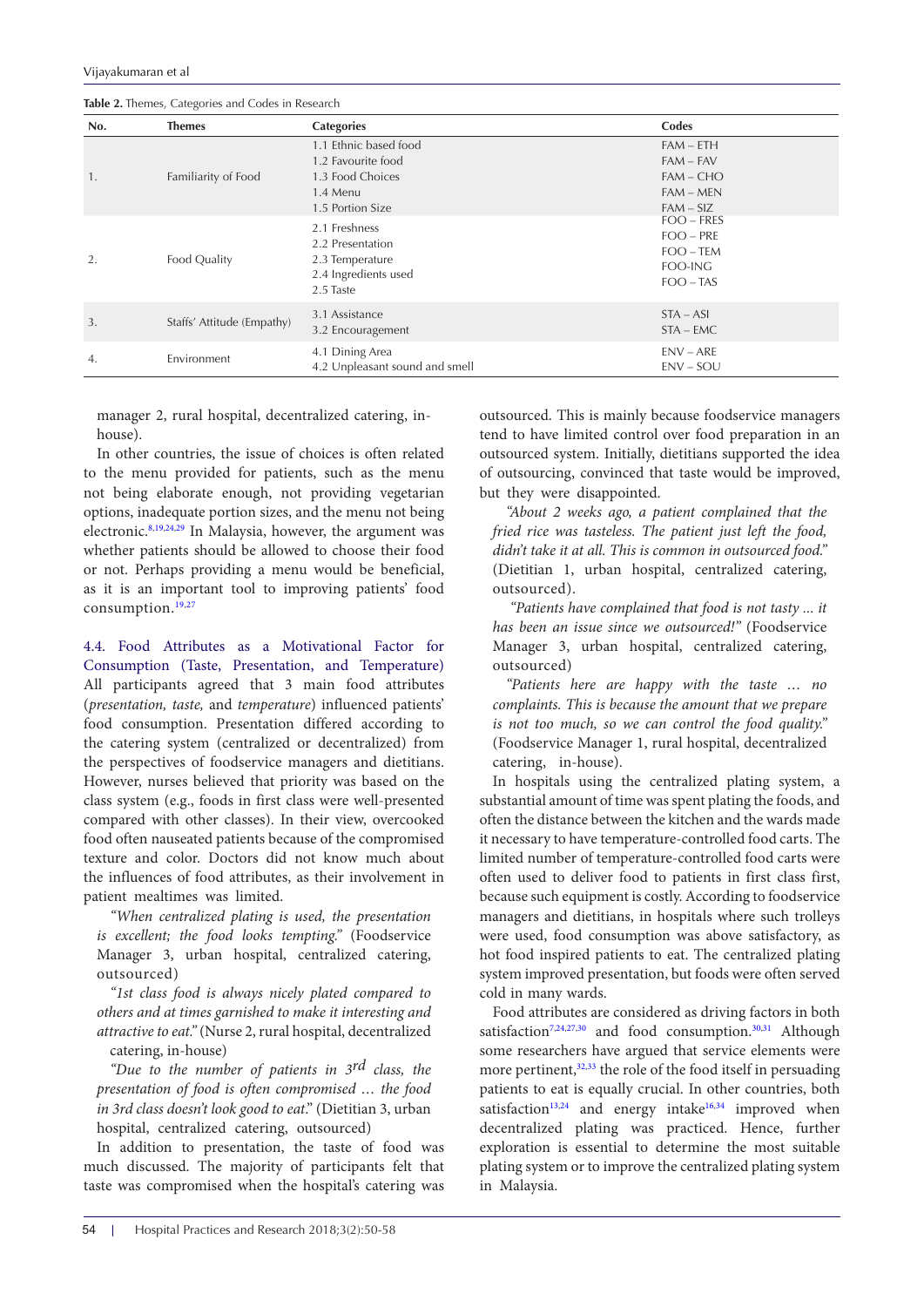### 4.5. Empathy Showed by Staff

Empathy in the form of *encouragement* and *assistance*  emerged when the role of the staff was explored. Nurses felt that their relationship with patients was very good, but their perception was not confirmed by other staff members.

*"A nurse's relationship with patients here is very close; those who have stayed more than 3-4 days are like friends to us."* (Nurse 1, rural hospital, decentralized catering, in-house).

*"Patients complained that the staff does not greet them. They just leave the tray and go. Some nurses are rude to them when they ask about food."* (Foodservice Manager 5, urban hospital, centralized catering, outsourced).

*"[laughing] ... I don't think there is much empathy for patients, though there are some good nurses ... very few."*  (Ministry Staff).

Encouragement was regarded as essential, as eating in the hospital was regarded as a "lonely" experience. Nurses were expected to provide encouragement, because they had the closest contact with patients, and patients followed the nurses' advice. Other studies have reported that staff can be so busy that they neglect their responsibilities.<sup>19[,23](#page-7-15)[,35](#page-8-3)</sup> Most staff members felt that they neglected patients due to their busy schedule,<sup>36</sup> indicating the need to reconsider their role during mealtimes. Similar to the current research, studies have reported that when patients expressed their needs/ preferences, not only are they ignored or denied, but they tend to be treated rudely.<sup>[37](#page-8-5),[38](#page-8-6)</sup>

The patients in this study needed assistance such as pushing the table nearer to them, adjusting the bed higher or lower, and feeding. In rural (smaller) hospitals, patients had to raise their hands to be noticed by nurses, which was usually effective owing to the small wards. In urban (bigger) hospitals, patients had to ring a hand bell to get help, but they often had to wait a long time. Help was generally insufficient and not provided promptly by nurses. As a solution, the dietitians suggested that those patients needing help should be identified before mealtimes.

More than half of the patients admitted usually needed some kind of assistance during meal times.<sup>[39](#page-8-7)</sup> It was confirmed that providing assistance is an effective way to prevent malnutrition and improve food consumption.<sup>[39](#page-8-7),[40](#page-8-8)</sup> In general, patients in all hospitals felt that assistance from nurses was generally limited, because they had to wait a long time. Waiting was an issue also reported in other studies.[41](#page-8-9),[42](#page-8-10) Therefore, patients turned to their family members or other patients when they needed help, similar to this study. Mealtime assistance is crucial, as it enhances nutritional intake, clinical outcomes, and the patient experience.<sup>[43](#page-8-11)</sup>

#### 4.6. Influences of Eating Environment

All staff members except nurses agreed that a separate dining area was necessary, as the current environment was not conducive to eating. Patients often made the bedding dirty when they ate on the bed. Nurses disagreed because of the additional responsibility of transporting frail and less mobile patients to and from the proposed separate dining area. Dietitians and doctors saw a separate dining area as an opportunity for patients to interact and improve their consumption. It can also provide some form of exercise as patients usually have restricted movement. The ministry staff considered eating on the bed unhygienic, but they stressed that the current setting in wards may not be suitable for accommodating a separate dining area. Moreover, the renovation of wards was only possible with substantial evidence depicting the need for change.

*"In some countries, there is a specific dining area in each ward. As patients eat, they have conversations with other patients, listen to music, and watch movies. However, this means the transformation of the wards, which needs more money and changes in policies, which needs proof."* (Ministry Staff)*.*

*"I would suggest a separate dining area as it encourages patients to move around, be active. They come to meet others and interact as well."* (Doctor 2, rural hospital, decentralized catering, in-house).

*"I don't think we should have a separate dining area. We nurses will have more work."* (Nurse 6, urban hospital, centralized catering, outsourced).

Studies have found that creating a more home-like environment may provide an opportunity to promote feelings of belonging and togetherness, which, in turn, will support the rehabilitation process while aiding pragmatic operational practice.[7](#page-7-5),[19](#page-7-12),[44](#page-8-12) Certainly, some changes to the eating setting will improve patients' food consumption as studies suggest that providing a group dining facility would enable a more efficient, prompt, and effective foodservice and be welcomed by patients.<sup>19</sup>

Two main things were used to describe ambiance: smells and sounds. Sounds such as coughing, crying in pain, and vomiting were considered very disturbing during meal times, making it hard for patients to eat. Compared to sounds, smells were even harder to tolerate, especially the medicinal smell of the disinfectants used to clean, which made the patients perceive the food as tasting like medicine.

*"No matter how tasty we cook and how well we present, patients will not eat because the smells in the ward are strong."* (Foodservice manager 3, urban hospital, centralized catering, outsourced).

*"Some can't stand the smell of the liquid used to clean the floor. Patients who are admitted for the first time may feel very uncomfortable, but after a few days they will get used to it. If you ask the patients, they will say that they have learned to put up with it."* (Nurse 6, urban hospital, centralized catering, outsourced).

*"If patients beside them are vomiting etc. ... for sure when they hear the sound they cannot eat right*!" (Doctor 1, rural hospital, decentralized catering, inhouse)*.*

The ambiance of the ward was found by other researchers to affect patients' consumption, especially the smells and sounds in the wards.<sup>7,44</sup> Although it is difficult to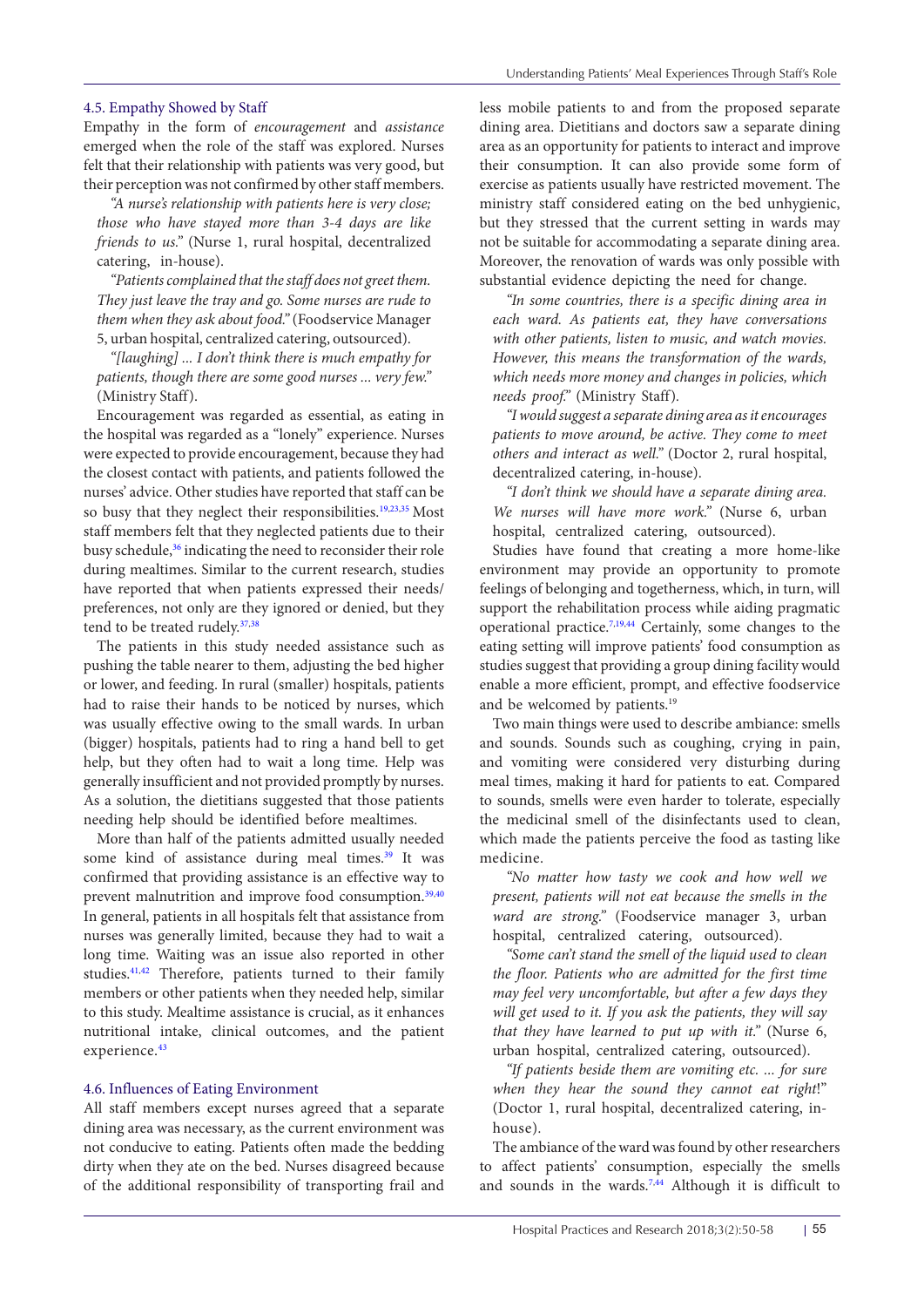eliminate the elements of sound and smell during patients' mealtimes, research has suggested that a separate dining area can reduce the effects of unpleasant smells and sounds during mealtimes.<sup>19</sup>

### **5. Discussion**

In general, staff members were able to identify many of the factors that influenced patients' food consumption. Previous studies have indicated that nurses, being the closet personnel to patients, tend to understand their preferences better,<sup>[23](#page-7-15),[42](#page-8-10),[45](#page-8-13)</sup> but foodservice managers and dietitians in this study were also aware of patients' preferences and eating behaviors.

Overall, in terms of *familiar food*, several attempts to encourage better consumption had been implemented (e.g., the provision of *spicy*, *non-spicy* and *vegetarian foods*), but the efforts proved to be unsuccessful, particularly because of staff attitudes. Patients' preferences remained unaddressed, as there was no proper communication channel between the medical and foodservice teams. Experts have indicated that there is lack of engagement with leadership and management in hospital foodservice.<sup>13</sup> In many hospitals around the world, patients' preferences remain unaddressed3,13; hence, innovative and practical solutions are necessary. Providing food choices or menus should not be an issue, as many countries no longer discuss the provision of food choice, but constantly adjust their menus as an effective communication tool between patients and the hospital kitchen.<sup>8,[24,](#page-7-16)[47](#page-7-5)</sup>

The food itself was seen as a *motivating factor*, but it was closely associated with the catering (outsourced/inhouse) and plating systems (centralized/decentralized) that were used. When outsourcing was introduced in Malaysia, hospital staffs viewed it as a way to improve food provision as a whole. Views changed over time, mainly because the taste was considerably compromised. In addition, foodservice managers believed that their role was undermined in an outsourced system. In terms of the plating system, it was difficult to determine which system was regarded as most suitable. The centralized plating system improved food presentation, but foods were often served cold. Staff members were unwilling to use any system that compromised presentation, taste, and temperature of food, as these factors affected patients' food consumption, often prompting patients to turn to food brought from outside. Moreover, practicing the class system, especially by differentiating in the provision of food, was not welcomed by most staff members, as it has implications not only for their workflow, but also on patients' acceptance and consumption. Since the class system has been around for a long time, it needs to be evaluated and revised if necessary to reduce the negative implications on patients' food consumption and staff members' responsibilities.

*Empathy shown by staff* was crucial, but the nurses were unaware that they were often regarded as rude and not providing sufficient encouragement and assistance during

## Research Highlights

## **What Is Already Known?**

In many hospitals, especially in Malaysia, food is served primarily by nurses, because of the limited number of foodservice employees. The role of staff in food provision is one of the factors affecting patients' food consumption and, consequently, their nutritional status. Nurses and foodservice employees who are involved in food provision play a crucial role in ensuring that patients are well-nourished. However, there is little detailed information about employees' roles in food provision in Malaysia. Therefore, the current research is valuable in elucidates the situation of hospital meal provision in Malaysian public hospitals, especially where a class system is practiced in providing services (mainly food). .

## **What This Study Adds?**

This research highlights the role of hospital staff in food provision and explores staff attitudes and practices during patients' mealtimes. Viewpoints and experiences of key stakeholders facilitated the achievement of an understanding of various factors involved in the provision of hospital food which affect patients' decisions to accept and consume food.

mealtimes. This is a quite common phenomenon. Studies have reported that the attitude of staff was often regarded negatively.[37](#page-8-5),[38](#page-8-6) In some studies, nurses were aware that they neglected patients due to their busy schedule.<sup>[36](#page-8-4)</sup>

Changes to the *eating environment* were regarded as essential, but it was subject to approval from a higher authority because of renovation costs. The impact of an environment conductive to eating should not be underestimated, however, as features of the physical environment, such as table setting and lighting, and social factors, such as interaction during eating and social activities associated with eating, especially in the hospital environment, have been found to be barriers to food consumption[.7](#page-7-5),[19](#page-7-12)[,44](#page-8-12) Furthermore, an environment conducive to eating has resulted in improved food consumption.[24](#page-7-16)

#### **6. Conclusion**

Aspects uncovered in this research add to the literature on how the role of staff affects patients' food consumption. It is even more valuable for public hospitals in Malaysia to improve the provision of hospital food, especially by educating and training the staff involved in food provision. Similar to this study, past studies have indicated that plating system (centralized or decentralized) and catering system (outsourcing or in-house) have an impact on patients' food consumption. Furthermore, class system is related to patients' food consumption, mainly because of the impact it has on food quality from the staff's perspective. Employees lacked initiative and people skills, while overall foodservice operations lacked allocation and authority to introduce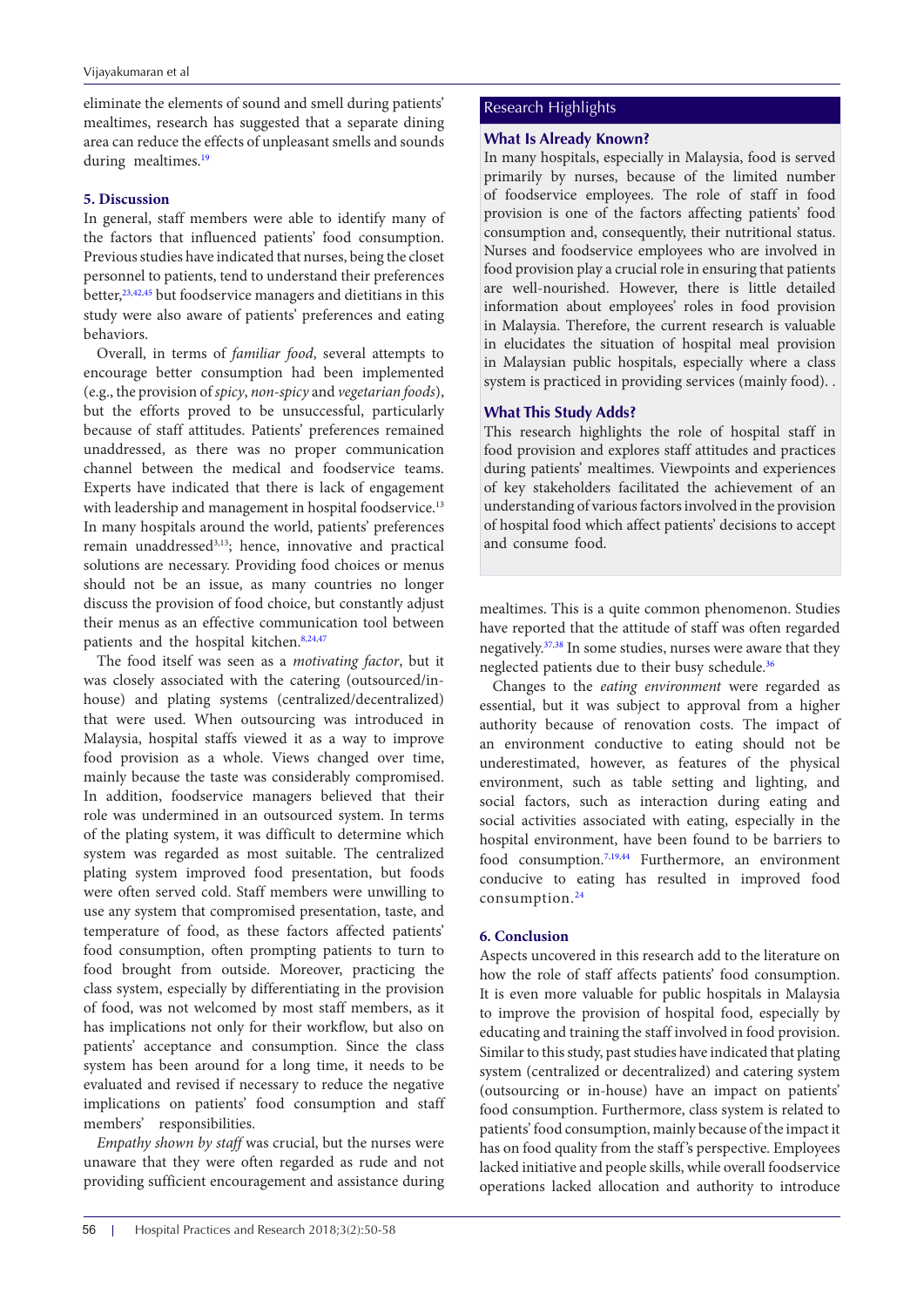changes. The qualitative approach allowed researchers to achieve an understanding of issues with hospital food provision a staff usually faces, but the patients' perspective is also vital to bringing in any positive changes. Hence, a quantitative approach to measure the enormity of issues related to patients' food consumption will be useful. Future studies should also focus on other types of hospitals, such as private ones (unsubsidized by the government), to understand differences in foodservice practices and their implications on patients' food consumption.

## **Authors' Contributions**

Study design: AE, ML, RKV; Data Collection: RKV; Manuscript writing: RKV, AE, ML.

#### **Conflict of Interest Disclosures**

The authors declare that they have no conflicts of interest.

#### **Ethical Approval**

Prior to data collection, ethical approval from the National Medical Research Registry (research ID:8761), and approval from both the Ministry of Health, Malaysia, and each hospital were obtained.

#### **References**

- <span id="page-7-0"></span>1. Andersson AC, Elg M, Perseius KI, Idvall E. Evaluating a questionnaire to measure improvement initiatives in Swedish healthcare. BMC Health Serv Res. 2013;13:48. doi:10.1186/1472-6963-13-48.
- <span id="page-7-1"></span>2. Russell NC, Wallace LM, Ketley D. Evaluation and measurement for improvement in service-level quality improvement initiatives. Health Serv Manage Res. 2011;24(4):182-189. doi:[10.1258/](https://doi.org/10.1258/hsmr.2011.011010) [hsmr.2011.011010.](https://doi.org/10.1258/hsmr.2011.011010)
- <span id="page-7-2"></span>3. Almdal T, Viggers L, Beck AM, Jensen K. Food production and wastage in relation to nutritional intake in a general district hospital--wastage is not reduced by training the staff. Clin Nutr. 2003;22(1):47-51. doi:[10.1054/clnu.2002.0590.](https://doi.org/10.1054/clnu.2002.0590)
- 4. Barton AD, Beigg CL, Macdonald IA, Allison SP. High food wastage and low nutritional intakes in hospital patients. Clin Nutr. 2000;19(6):445-449. doi[:10.1054/clnu.2000.0150.](https://doi.org/10.1054/clnu.2000.0150)
- <span id="page-7-3"></span>5. Edwards JS, Nash AH. The nutritional implications of food wastage in hospital food service management. Nutr Food Sci. 1999;99(2):89-98. doi[:10.1108/00346659910254394.](https://doi.org/10.1108/00346659910254394)
- <span id="page-7-4"></span>6. Ofei KT, Holst M, Rasmussen HH, Mikkelsen BE. How practice contributes to trolley food waste. A qualitative study among staff involved in serving meals to hospital patients. Appetite. 2014;83:49-56. doi:[10.1016/j.appet.2014.08.001.](https://doi.org/10.1016/j.appet.2014.08.001)
- <span id="page-7-5"></span>7. Jessri M, Mirmiran P, Jessri M, et al. A qualitative difference. Patients' views of hospital food service in Iran. Appetite. 2011;57(2):530-533. doi[:10.1016/j.appet.2011.06.012](https://doi.org/10.1016/j.appet.2011.06.012).
- <span id="page-7-20"></span>8. Naithani S, Whelan K, Thomas J, Gulliford MC, Morgan M. Hospital inpatients' experiences of access to food: a qualitative interview and observational study. Health Expect. 2008;11(3):294-303. doi:[10.1111/j.1369-7625.2008.00495.x](https://doi.org/10.1111/j.1369-7625.2008.00495.x).
- 9. Hwang JL, Desombre T, Eves A, Kipps M. An analysis of catering options within NHS acute hospitals. Int J Health Care Qual Assur Inc Leadersh Health Serv. 1999;12(6-7):293-308. doi:[10.1108/09526869910287567.](https://doi.org/10.1108/09526869910287567)
- <span id="page-7-6"></span>10. Belanger MC, Dube L. The emotional experience of hospitalization: its moderators and its role in patient satisfaction with foodservices. J Am Diet Assoc. 1996;96(4):354-360. doi:[10.1016/s0002-8223\(96\)00098-3.](https://doi.org/10.1016/s0002-8223(96)00098-3)
- <span id="page-7-7"></span>11. Banks M, Hannan-Jones M, Ross L, Buckley A, Ellick J, Young A. Measuring the quality of Hospital Food Services: Development

and reliability of a Meal Quality Audit Tool. Nutr Diet. 2017;74(2):147-157. doi[:10.1111/1747-0080.12341.](https://doi.org/10.1111/1747-0080.12341)

- 12. Wright OR, Connelly LB, Capra S. Consumer evaluation of hospital foodservice quality: an empirical investigation. Int J Health Care Qual Assur Inc Leadersh Health Serv. 2006;19(2- 3):181-194. doi[:10.1108/09526860610651708.](https://doi.org/10.1108/09526860610651708)
- <span id="page-7-24"></span>13. Dall'Oglio I, Nicolo R, Di Ciommo V, et al. A systematic review of hospital foodservice patient satisfaction studies. J Acad Nutr Diet. 2015;115(4):567-584. doi[:10.1016/j.jand.2014.11.013](https://doi.org/10.1016/j.jand.2014.11.013).
- <span id="page-7-8"></span>14. Keller H, Allard J, Vesnaver E, et al. Barriers to food intake in acute care hospitals: a report of the Canadian Malnutrition Task Force. J Hum Nutr Diet. 2015;28(6):546-557. doi[:10.1111/](https://doi.org/10.1111/jhn.12314) [jhn.12314.](https://doi.org/10.1111/jhn.12314)
- <span id="page-7-9"></span>15. Sheehan-Smith L. Key facilitators and best practices of hotel-style room service in hospitals. J Am Diet Assoc. 2006;106(4):581- 586. doi[:10.1016/j.jada.2006.01.002.](https://doi.org/10.1016/j.jada.2006.01.002)
- <span id="page-7-10"></span>16. Huang JS, Chun S, Cheung C, Poon L, Terrones L. The nutritional value of food service meals ordered by hospitalized children. Clin Nutr ESPEN. 2016;15:122-125. doi:[10.1016/j.](https://doi.org/10.1016/j.clnesp.2016.06.008) [clnesp.2016.06.008.](https://doi.org/10.1016/j.clnesp.2016.06.008)
- 17. Schenker S. Undernutrition in the UK. Nutr Bull. 2003;28(1):87- 120. doi[:10.1046/j.1467-3010.2003.00303.x](https://doi.org/10.1046/j.1467-3010.2003.00303.x).
- <span id="page-7-11"></span>18. Stratton RJ, Elia M. Deprivation linked to malnutrition risk and mortality in hospital. Br J Nutr. 2006;96(5):870-876. doi:[10.1017/BJN20061852.](https://doi.org/10.1017/BJN20061852)
- <span id="page-7-12"></span>19. Hartwell HJ, Shepherd PA, Edwards JS. Effects of a hospital ward eating environment on patients' mealtime experience: A pilot study. Nutr Diet. 2013;70(4):332-338. doi[:10.1111/1747-](https://doi.org/10.1111/1747-0080.12042) [0080.12042](https://doi.org/10.1111/1747-0080.12042).
- 20. Walton K, Williams P, Tapsell L, et al. Observations of mealtimes in hospital aged care rehabilitation wards. Appetite. 2013;67:16- 21. doi:[10.1016/j.appet.2013.03.006.](https://doi.org/10.1016/j.appet.2013.03.006)
- <span id="page-7-13"></span>21. Cumming A. Report to Scottish Executive Health Department on the Implementation of the Clinical Standards for Food. In: Fluid Nutritional Care in Hospital. London: 2004.
- <span id="page-7-14"></span>22. Hwang LJ, Eves A, Desombre T. Gap analysis of patient meal service perceptions. Int J Health Care Qual Assur Inc Leadersh Health Serv. 2003;16(2-3):143-153. doi[:10.1108/09526860310470874](https://doi.org/10.1108/09526860310470874).
- <span id="page-7-15"></span>23. Kowanko I, Simon S, Wood J. Nutritional care of the patient: nurses' knowledge and attitudes in an acute care setting. J Clin Nurs. 1999;8(2):217-224. doi:[10.1046/j.1365-](https://doi.org/10.1046/j.1365-2702.1999.00251.x) [2702.1999.00251.x](https://doi.org/10.1046/j.1365-2702.1999.00251.x).
- <span id="page-7-16"></span>24. Hartwell HJ, Edwards JSA, Symonds C. Foodservice in hospital: development of a theoretical model for patient experience and satisfaction using one hospital in the UK National Health Service as a case study. Journal of Foodservice. 2006;17(5‐6):226-238. doi[:10.1111/j.1745-4506.2006.00040.x](https://doi.org/10.1111/j.1745-4506.2006.00040.x).
- <span id="page-7-17"></span>25. Council of Europe. Food and Nutritional Care in Hospitals: How to Prevent Undernutrition : Report and Recommendations of the Committee of Experts on Nutrition, Food Safety and Consumer Protection. Strasbourg: Council of Europe Publishing; 2002.
- <span id="page-7-18"></span>26. Ministry of Health. National Healthcare Establishments and Workforce Statistics (Hospital) 2008-2009. Kuala Lumpur, Malaysia: Ministry of Health; 2009.
- <span id="page-7-19"></span>27. Vijayakumaran RK, Eves A, Lumbers M. Patients Emotions during Meal Experience: Understanding through Critical Incident Technique. Int J Hosp Res. 2016;5(4):113-121. doi:[10.15171/](https://doi.org/10.15171/ijhr.2016.21) [ijhr.2016.21](https://doi.org/10.15171/ijhr.2016.21).
- 28. Neuendorf KA. The Content Analysis Guidebook. Canada: SAGE: Thousand Oaks; 2002.
- <span id="page-7-21"></span>29. Fitzgerald DM. 194 Hospital Food – An Evaluation Of Patient Satisfaction With Lunchtime Meal And Audit Of Compliance With Standards. Age Ageing. 2016;45(suppl\_2):ii13-ii56. doi:[10.1093/ageing/afw159.176.](https://doi.org/10.1093/ageing/afw159.176)
- <span id="page-7-22"></span>30. Johns N, Edwards JS, Hartwell HJ. Hungry in hospital, well-fed in prison? A comparative analysis of food service systems. Appetite. 2013;68:45-50. doi:[10.1016/j.appet.2013.04.006](https://doi.org/10.1016/j.appet.2013.04.006).
- <span id="page-7-23"></span>31. Beck AM, Balknas UN, Furst P, et al. Food and nutritional care in hospitals: how to prevent undernutrition--report and guidelines